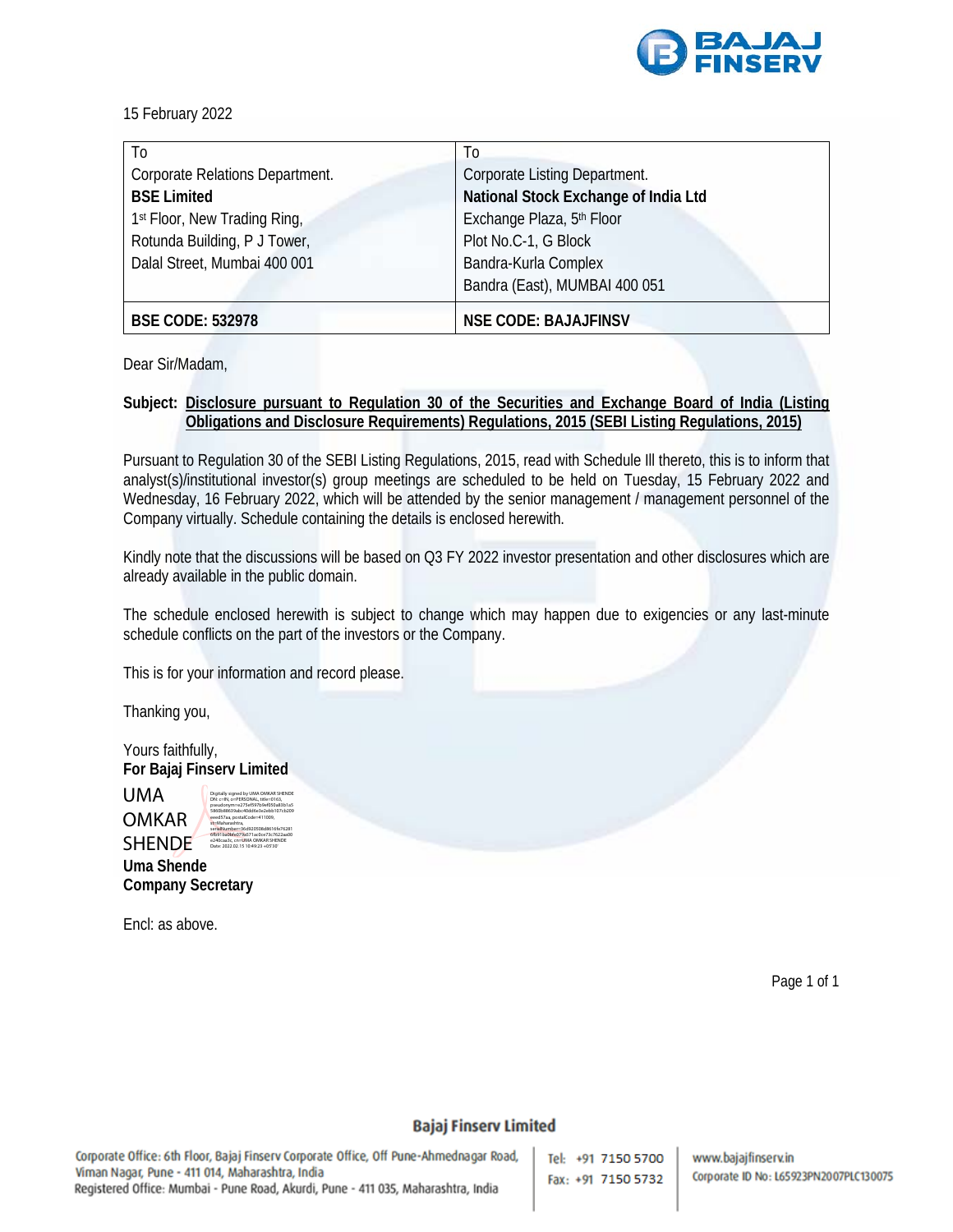



Contact your sales representative to know more or email to jmcorp.access@jmfl.com **JM Financial Institutional Securities Limited** 

## **Company Schedule**

Venue : Online Event

# **Meeting Itinerary**

Bajaj Finserv Mr. S Sreenivasan - CFO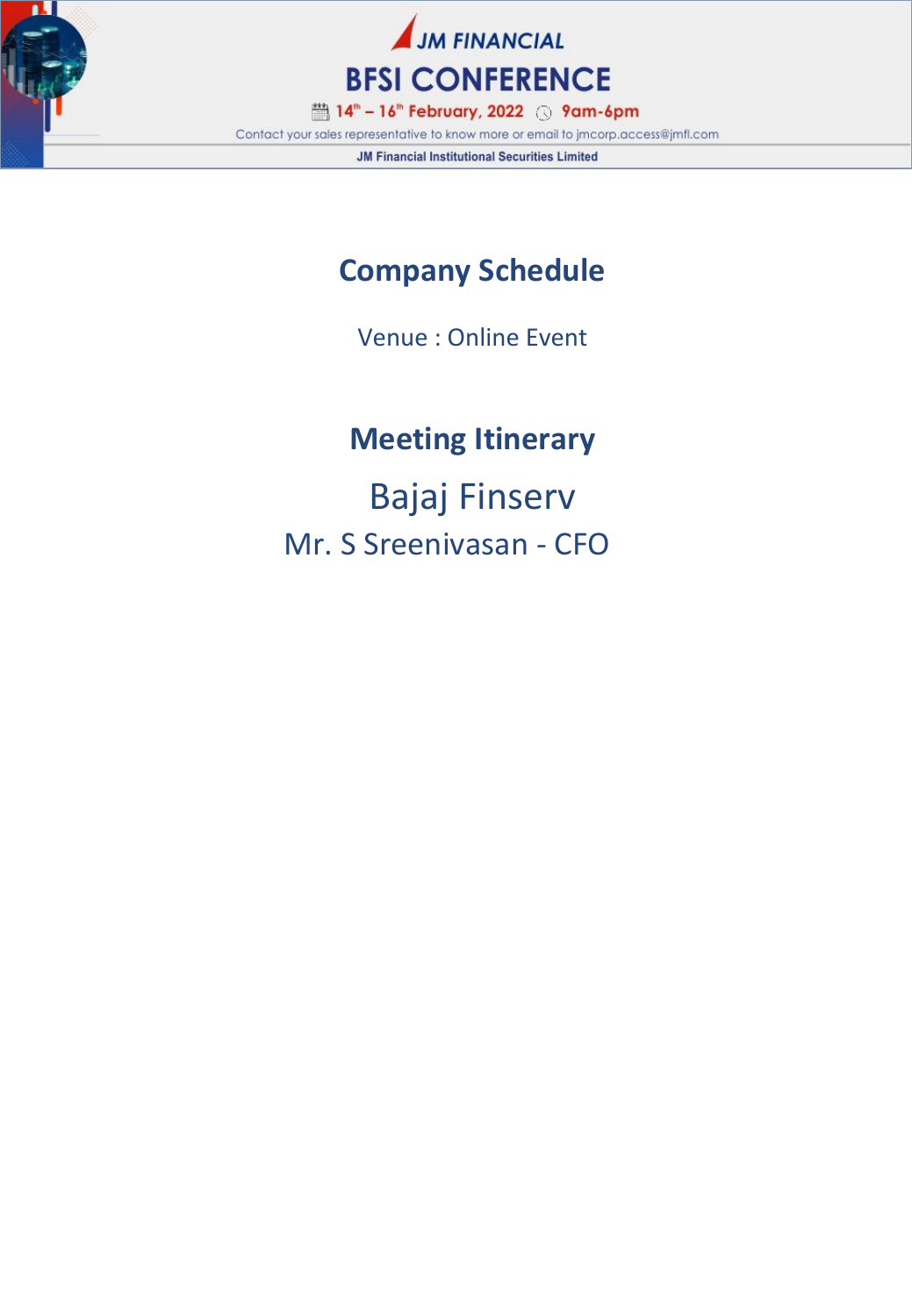



iii 14" - 16" February, 2022 ⊙ 9am-6pm

Contact your sales representative to know more or email to jmcorp.access@jmfl.com

**JM Financial Institutional Securities Limited** 

## Date: 15 February, 2022

| <b>Time</b>     | <b>Fund Name</b>                                                      | <b>Detail</b>        | Room       |
|-----------------|-----------------------------------------------------------------------|----------------------|------------|
| 2:00PM - 3:00PM | New Horizon Investments - Rohan Koshy                                 | <b>Group Meeting</b> | click here |
|                 | ICICI Prudential Asset Management Co. Ltd. - Lakshminarayanan K.<br>G |                      |            |
|                 | Franklin Templeton Investments - Nikhil Walecha                       |                      |            |
|                 | White Oak Capital - Parag Jariwala                                    |                      |            |
|                 | Nippon India Alternate Investments - Manish Poddar                    |                      |            |
|                 | Quest Investment Advisors Pvt. Ltd. - Bharat Sheth                    |                      |            |
|                 | Safe Enterprises - Kuntal Goel                                        |                      |            |
|                 | Safe Enterprises - Varun Arora                                        |                      |            |
|                 | Famy Care Family Office - Kush Tandon                                 |                      |            |